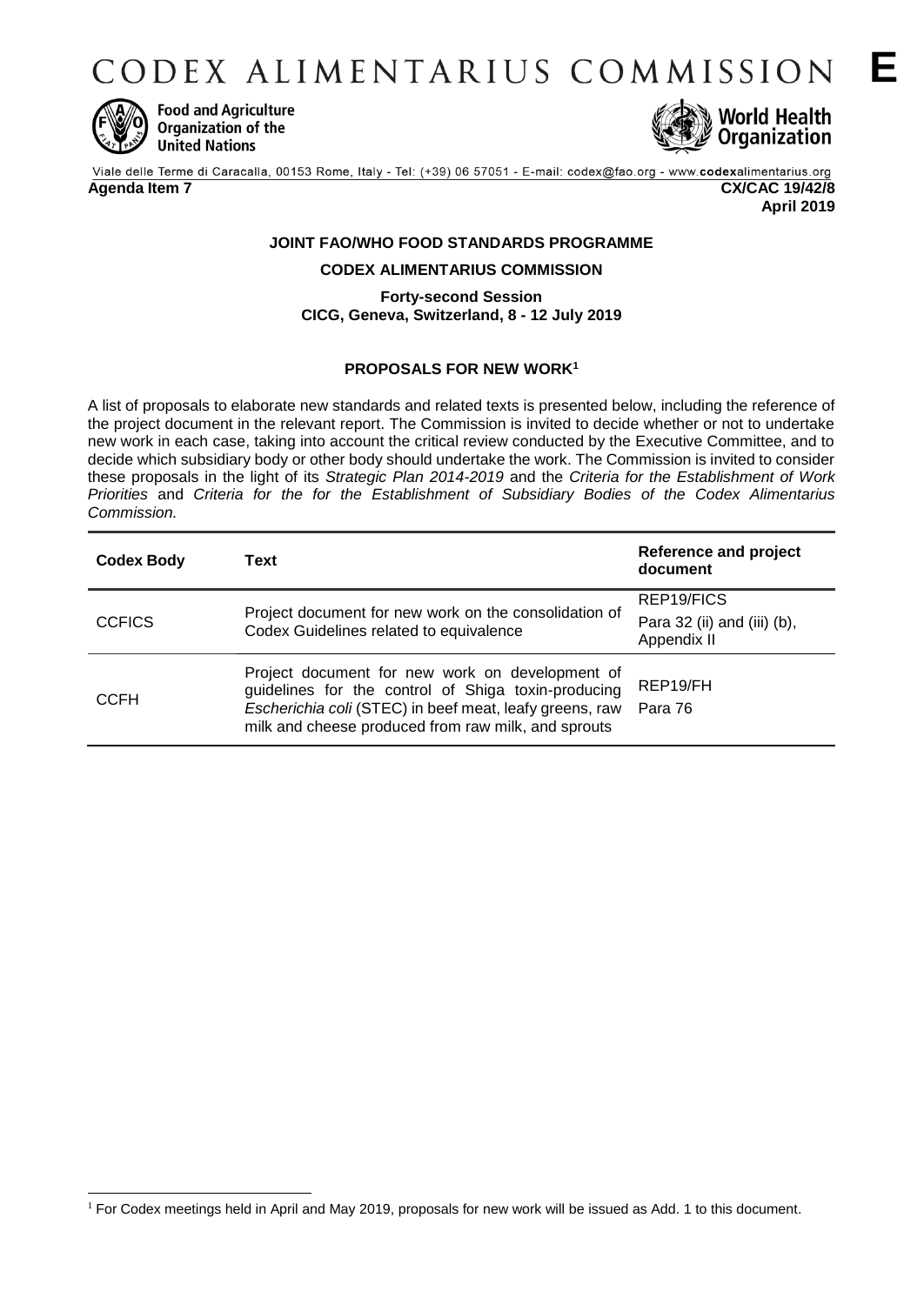# **PROJECT DOCUMENT FOR NEW WORK ON THE CONSOLIDATION OF CODEX GUIDELINES RELATED TO EQUIVALENCE**

# **1. Purpose and scope of the proposed new work**

The purpose of the work is to consolidate all equivalence guidelines to provide clear, consistent and useful guidance to countries considering the use of any form of equivalence. The scope of the consolidated guidelines will cover equivalence with respect to the protection of the health of consumers and ensuring fair practices in the food trade. They will include the process to be followed for considerations of equivalence for a specifically identified measure or set of measures as well as the National Food Control Systems (NFCS) in whole or the relevant part. It would also include guidance on how any such recognition of equivalence may be formalized in an agreement or arrangement. This work builds upon the Committee's ongoing work developing guidelines on the use of system equivalence, which will continue through to adoption, noting the Committee was also tasked to consider consequential modifications of existing work that may be necessary.

## **2. Relevance and timeliness**

Consolidation of all guidelines related to equivalence (Guidelines for the Development of Equivalence Agreements Regarding Food Import and Export Inspection and Certification Systems (CXG 34-1999), Guidelines on the Judgment of Equivalence of Sanitary Measures Associated with Food Inspection and Certification Systems (CXG 53-2003) and the results of the ongoing (job number N25-2017) work on guidance on the use of system equivalence) will improve the clarity of the guidance for countries considering the use of any or all forms of equivalence and ensure there is appropriate consistency as to which process to follow in different situations. This will be a more productive use of the time of the Committee than just considering minor consequential amendments to the existing guidance as previously proposed.

## **3. The main aspects to be covered**

The proposed new work will consolidate all guidelines related to equivalence (CXG 34-1999, CXG 53-2003 and the results of the ongoing work on the guideline on the use of systems equivalence) into a single cohesive guide that provides clear guidance as to which process may be appropriate in different situations. Minor amendments to other Codex guidance documents that mention equivalence may also be considered if appropriate.

## **4. An assessment against the Criteria for the Establishment of Work Priorities**

The proposal is consistent with the criteria as follows:

General Criterion: Consumer protection from the point of view of health, food safety, ensuring fair practices in the food trade and taking into account the identified needs of developing countries. The proposed new work will further facilitate the trade of safe food while freeing up resources to allow better targeting of greater risk scenarios, thus meeting the general criterion of consumer protection.

## Criteria Applicable to General Subjects:

a) Diversification of national legislations and apparent resultant or potential impediments to international trade: Countries are increasingly prescribing not only standards for end products but also detailed production and processing requirements, resulting in increased requests for information, audit visits and product inspections. Recognition of equivalence, where competent regulatory systems are already in place, could reduce the burden on resources and unnecessary restrictions on trade caused by such processes.

b) Scope of work and establishment of priorities between the various sections of work:

## Refer to Scope above.

c) Work already undertaken by other international organizations in this field and/or suggested by the relevant international intergovernmental body(ies):

The WTO/SPS Committee's decision (G/SPS/19) provides for some further clarification on how WTO members should make use of the "equivalence" provisions of the SPS Agreement i.e. Article 4. This decision, published in 2001 encouraged CODEX to complete its work developing guidelines on equivalence as expeditiously as possible. To that end, CCFICS has developed a number of standards that provide for the use of equivalence including the work currently progressing to develop specific guidance on a process for the potential recognition of the equivalence of whole or parts of NFCSs Consolidating all of the guidance on equivalence would further facilitate and enable better use of existing Codex guidelines and the results of the Committee's ongoing work on the use of system equivalence. The Committee will take into account any relevant international work in this area that is identified during the course of the work.

Annex I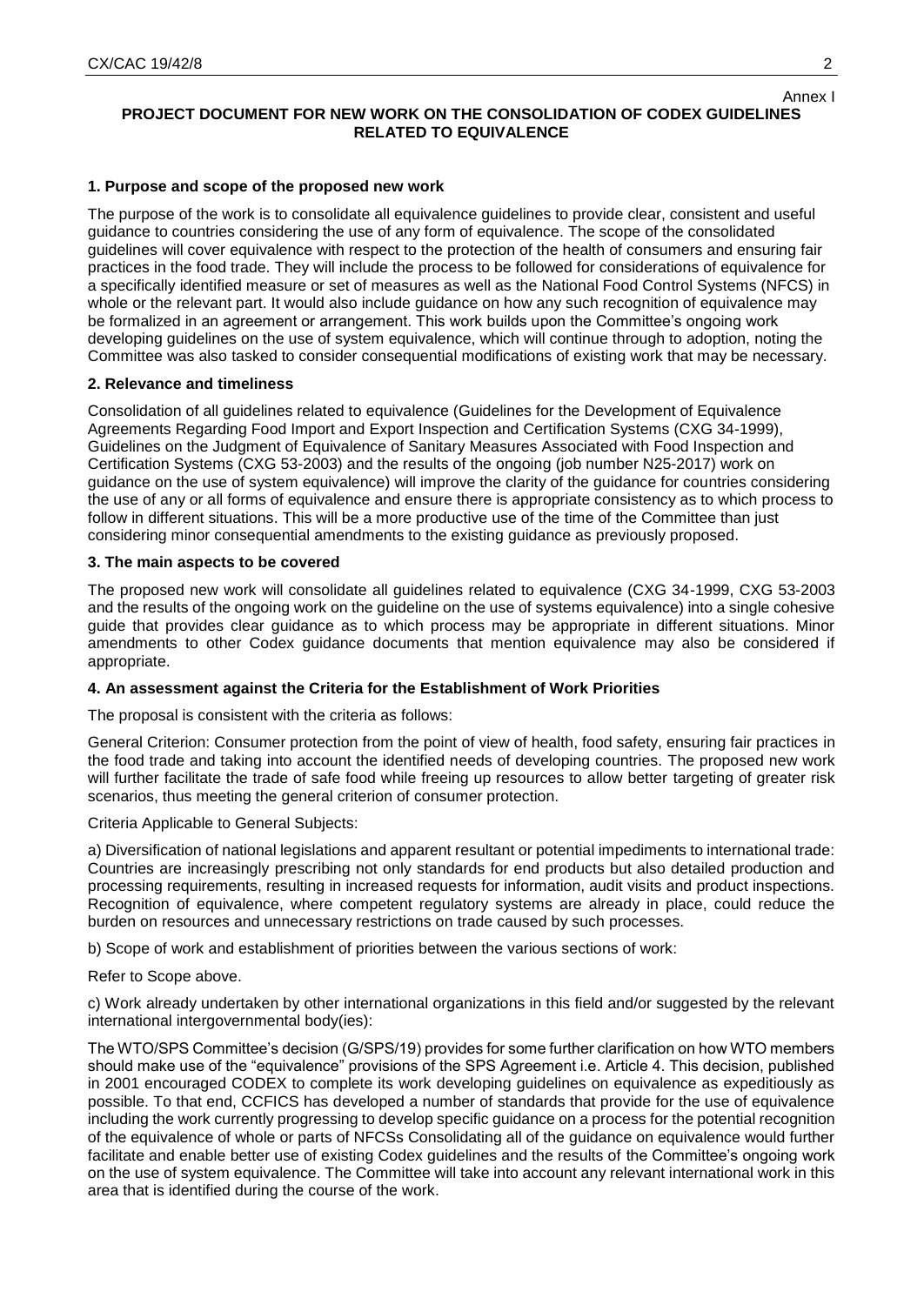d) Amenability of the subject of the proposal to standardisation:

The Committee believes that consolidation of all three guidelines will further assist standardisation and improve clarity.

e) Consideration of the global magnitude of the problem or issue:

The Committee has assessed that there is currently a significant burden imposed on importing and exporting countries due to the lack of recognition of the equivalence of existing food control measures or the whole or parts of NFCSs and that further practical international guidance in a consolidated form in this area will help reduce that burden. The scarcity of notified equivalence agreements to the WTO/SPS Committee in accordance with G/SPS/7/Rev.2/Add.1 is further evidence that greater clarity of guidelines in this area is both timely and relevant.

## **5. Relevance to Codex strategic objectives**

The proposed work is directly related to the purpose of the Codex Alimentarius Commission, according to its statutes, to protect the health of the consumers and ensure fair practices in the food trade, as well as to the first Strategic Goal of the Codex Alimentarius Commission's Strategic Plan 2014-2019 "establish international food standards that address current and emerging food issues", and is consistent with Objective 1.2 "proactively identify emerging issues and member country needs and, where appropriate, develop relevant food standards". Further, it contributes to Activity 1.2.2 "develop and revise international and regional standards as needed, in response to needs identified by Members and in response to factors that affect food safety, nutrition and fair practices in the food trade". It is also consistent with Objective 1.3 "strengthen coordination and cooperation with other international standards-setting organizations seeking to avoid duplication of efforts and optimize opportunities".

### **6. Information on the relation between the proposal and other existing Codex documents**

The proposed work will take into consideration the results of the ongoing work being progressed by the Committee on the use of system equivalence; the Guidelines for the Development of Equivalence Agreements Regarding Food Import and Export Inspection and Certification Systems (CXG 34-1999); the Guidelines on the judgement of equivalence of sanitary measures associated with food inspection and certification systems (CXG 53-2003); and the relevant parts of Guidelines for the Design, Operation, Assessment and Accreditation of Food Import and Export Inspection and Certification Systems (CXG 26-1997). The proposed work will also take into account aspects of the recently promulgated Guidelines for National Food Control Systems (CXG 82- 2013); the Guidelines for Food Import Control Systems (CXG 47-2003); and the Principles and Guidelines for the Exchange of Information between Importing and Exporting Countries to Support the Trade in Food (CXG 89-2016). Minor amendments to other Codex guidelines that mention equivalence may also be considered, if appropriate.

## **7. Identification of any requirement for and availability of expert scientific advice**

Not required.

# **8. Identification of any need for technical input to the standard from external bodies so that this can**

be planned for: Not required at this time.

#### **9. Proposed timeline for completion of the new work and other conditions**

Subject to the approval of the Codex Alimentarius Commission at its 42nd session in 2019, it is expected that the new work can be completed within three or four sessions of CCFICS, should it continue to meet as currently scheduled i.e. every 18 months.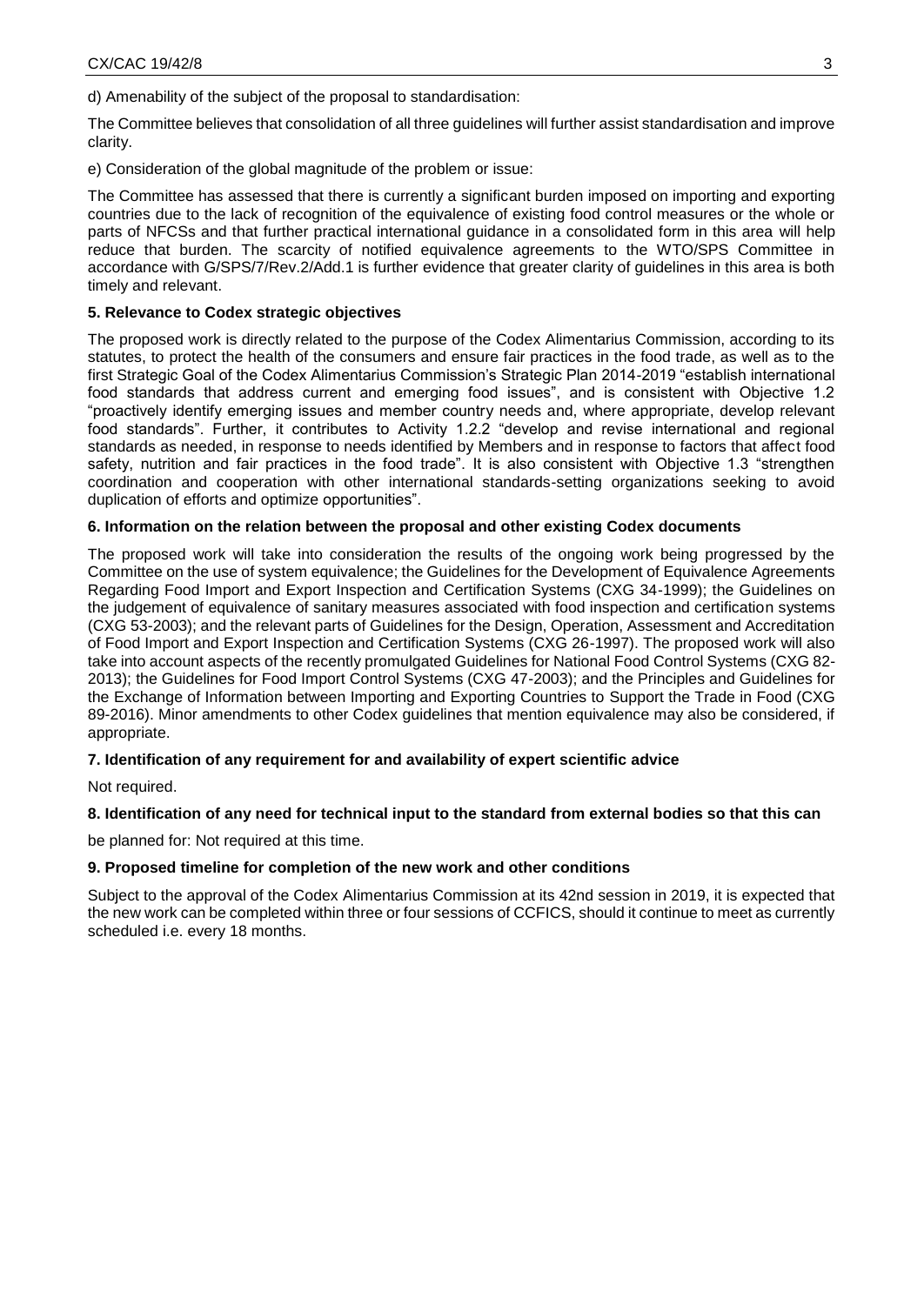# **PROJECT DOCUMENT FOR NEW WORK ON DEVELOPMENT OF GUIDELINES FOR THE CONTROL OF SHIGA TOXIN-PRODUCING ESCHERICHIA COLI (STEC) IN BEEF MEAT, LEAFY GREENS, RAW MILK AND CHEESE PRODUCED FROM RAW MILK, AND SPROUTS**

## **1. The purposes and scope of the Standard**

The purpose and scope of the work is to draft guidelines for the control of STEC in beef meat, leafy greens, raw milk and cheese produced from raw milk, and sprouts.

## **2. Its relevance and timeliness**

Strains of pathogenic *Escherichia coli* that are characterized by their ability to produce Shiga toxins are referred to as Shiga toxin-producing *E. coli* (STEC). STEC are an important cause of foodborne disease, and infections have been associated with a wide range of human clinical illnesses ranging from mild non-bloody diarrhoea to bloody diarrhoea (BD) and haemolytic uremic syndrome (HUS), which often includes kidney failure. A high proportion of patients are hospitalized, some develop end-stage renal disease (ESRD) and some die.

This pathogenic group of *E. coli* has been referred to using multiple terms and acronyms. Some of these, e.g. verotoxin-producing *E. coli* (VTEC) and Shiga toxin-producing *E. coli* (STEC), are synonymous and refer to toxin producing capability of the organism. Another, non-O157 STEC, refers to the STEC group aside from serotype O157:H7. STEC is becoming the most common term to apply broadly to all strains that produce Shiga toxin; however, not all strains of STEC are pathogenic.

The Codex Committee on Food Hygiene (CCFH) has discussed the issue of STEC in foods since its 45th Session (November 2013) and at the 47th Session (November 2015), it was agreed that it was an important issue to be addressed<sup>2</sup>. To commence this work, the CCFH requested the Food and Agriculture Organization (FAO) and the World Health Organization (WHO) to develop a report compiling and synthesizing available relevant information, using existing reviews where possible, on STEC. A Joint FAO/WHO Expert Meetings on Microbiological Risk Assessment (JEMRA) panel of experts was created and a report entitled *Shiga Toxin-Producing Escherichia coli (STEC) and Food: Attribution, Characterization, and Monitoring<sup>3</sup>* , was published in June 2018.

In 2015, WHO published the first estimates of the global burden of foodborne disease, which estimated that in 2010 more than 600 million people fell ill from foodborne disease caused by 31 microbiological and chemical agents (including STEC), resulting in 420,000 deaths and 33 million Disability Adjusted Life Years (DALYs). The Foodborne Disease Burden Epidemiology Reference Group (FERG), which conducted the work for WHO, estimated that foodborne STEC caused more than 1 million illnesses, resulting in more than 100 deaths and nearly 13,000 DALYs.

Of the microbiological hazards considered by FERG, STEC ranked towards the lower end in terms of burden; however, the expert group concluded that STEC is indeed a global problem. After considering additional data on human STEC illness from both FAO and WHO member countries and the peer reviewed and grey literature, it was noted that human STEC illnesses have been found in most countries. In addition, STEC poses an economic impact in terms of disease prevention and treatment and has implications for domestic and international trade. Because of international trade, STEC has the potential to become a risk management priority in countries in which it is not currently a public health priority.

Rapidly evolving international trade demands associated with the need to mitigate the risk of international outbreaks and the severe human consequences and potential trade embargoes that could result from emergence of STEC in less developed areas suggest that all countries should have the ability to detect and monitor STEC in foods destined for domestic or international consumption. In terms of international food standards developed by the Codex Alimentarius, which serve as the benchmark for the safety and quality of foods traded internationally, it was also noted that STEC is one of the few foodborne pathogens that was considered in FERG's global burden on foodborne disease work for which Codex has not as yet developed explicit risk management guidance.

According to the data compiled by the JEMRA expert panel, the most important sources of STEC estimated globally are produce (attribution proportion of 13%), beef (11%), and dairy products (7%). More than half of the outbreaks globally could not be attributed to any source (60%). The dairy products proportion is largely attributed to the consumption of raw milk and cheese produced from raw milk. While beef was identified as the

-

Annex II

<sup>2</sup>REP16/FH, para. 48

<sup>3</sup> FAO/WHO Shiga toxin-producing *Escherichia coli* (STEC) and food: attribution, characterization, and monitoring. http://www.fao.org/3/ca0032en/CA0032EN.pdf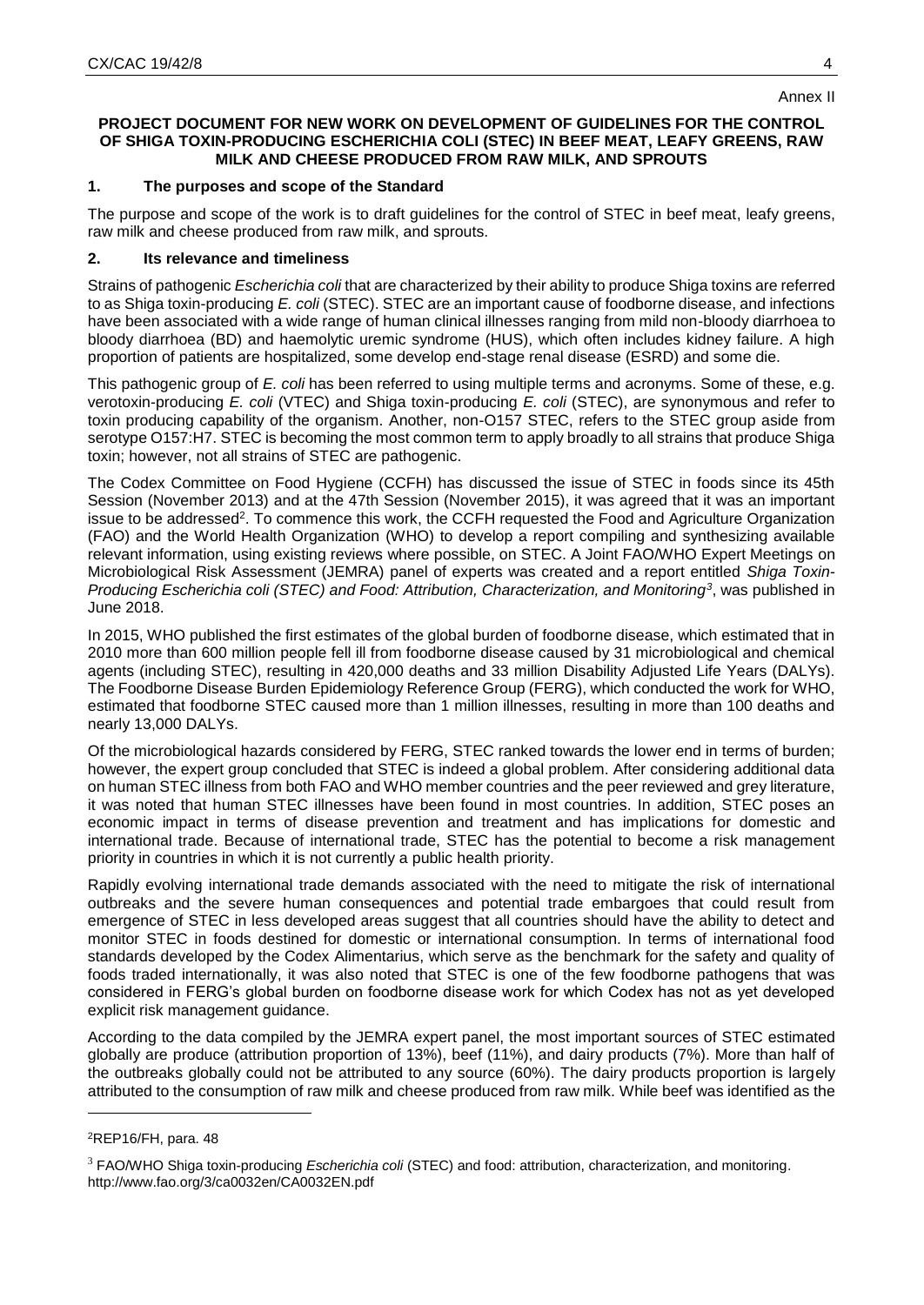most important food category in the African, European and Eastern Mediterranean regions and the Americas, analysis of the outbreak data indicated that fresh produce (i.e., fruits/vegetables) was almost as important as a source of outbreaks in North America and Europe. In the Southeast Asian region where beef makes up less of the overall meat consumed, meat from small ruminants was significant. Outbreak data in North America and Europe indicate that leafy greens (e.g. lettuce, spring mix, spinach) and sprouts caused the majority of outbreaks. Sprouts represent a special food safety concern because the conditions under which sprouts are produced (time, temperature, water activity, pH and available nutrients) are also ideal for the growth of pathogens if they are present. Since leafy greens and sprouts are produced using distinctive practices and conditions, they will be discussed in separate sections even though both are produce. Based on these data, it is proposed that the guidelines focus on controlling STEC in beef meat (indicating those practices that would also have benefits for controlling STEC in small ruminants such as sheep and goats), raw milk and cheese made from raw milk, leafy greens, and sprouts.

# **3. The main aspects to be covered**

The Guidelines will follow the examples of the overarching *Code of Hygienic Practice for Meat* (CXC 58-2005), *Code of Hygienic Practice for Fresh Fruits and Vegetables* (CXC 53-2003), and *Code of Hygienic Practice for Milk and Milk Products* (CXC 57-2004), to provide an "enabling" framework that countries can use to establish control measures appropriate to their national situation for the most globally important food sources estimated by the JEMRA expert panel. It is not the intention of the Guidelines to set quantitative limits for STEC in meat, raw milk and cheese produced from raw milk, leafy greens, and sprouts in international trade.

The projected format will follow the *Guidelines for the Control of Campylobacter and Salmonella in Chicken Meat* (CXG 78-2011) and *Guidelines for the Control of Nontyphoidal Salmonella spp. in Beef and Pork Meat* (CXG 87-2016). The proposed structure is as follows;

General guidelines for the control of STEC in beef meat (with consideration for meat from small ruminants), leafy greens, raw milk and cheese produced from raw milk and sprouts, taking into account the characteristics of Shiga toxin-producing *Escherichia coli* (STEC) and their virulence factors.

Annex 1: Specific control measures for beef meat

Annex 2: Specific control measures for leafy greens

Annex 3: Specific control measures for raw milk and cheese produced from raw milk

Annex 4: Specific control measures for sprouts

Annexes 1-4 would include (similar to the previously mentioned guidelines) for each food type, as applicable:

- Control measures for primary production (CCFH will work with OIE for beef)
- Control measures for processing
- Control measures for distribution channels
- Validation of control measures
- Verification of control measures
- Laboratory analysis detection criteria for control of STEC in food utilizing virulence factors (based on the recommendations made in the JEMRA review "Shiga toxin-producing *Escherichia coli* (STEC) and food: attribution, characterization, and monitoring")
- Monitoring and review of control measures

# **4. An assessment against the** *Criteria for establishment of work priorities*

The guidelines need to be developed in order to meet the General criterion: Consumer protection from the point of view of health, food safety, ensuring fair practices in the food trade and taking into account the identified needs of developing countries.

The proposed work is directed primarily at the control of STEC, a microbial hazard that is a public health problem world-wide. This document will provide guidance to all countries on the control of STEC in the production of beef meat, leafy greens, raw milk and cheese produced from raw milk, and sprouts.

Also, under the Criteria applicable to general subjects, the guidelines are needed in consideration of the global magnitude of the problem or issue.

STEC-related illnesses have been reported in most parts of the world, thus making this a global concern. In addition, to the burden of disease, STEC also poses an economic impact in terms of disease prevention and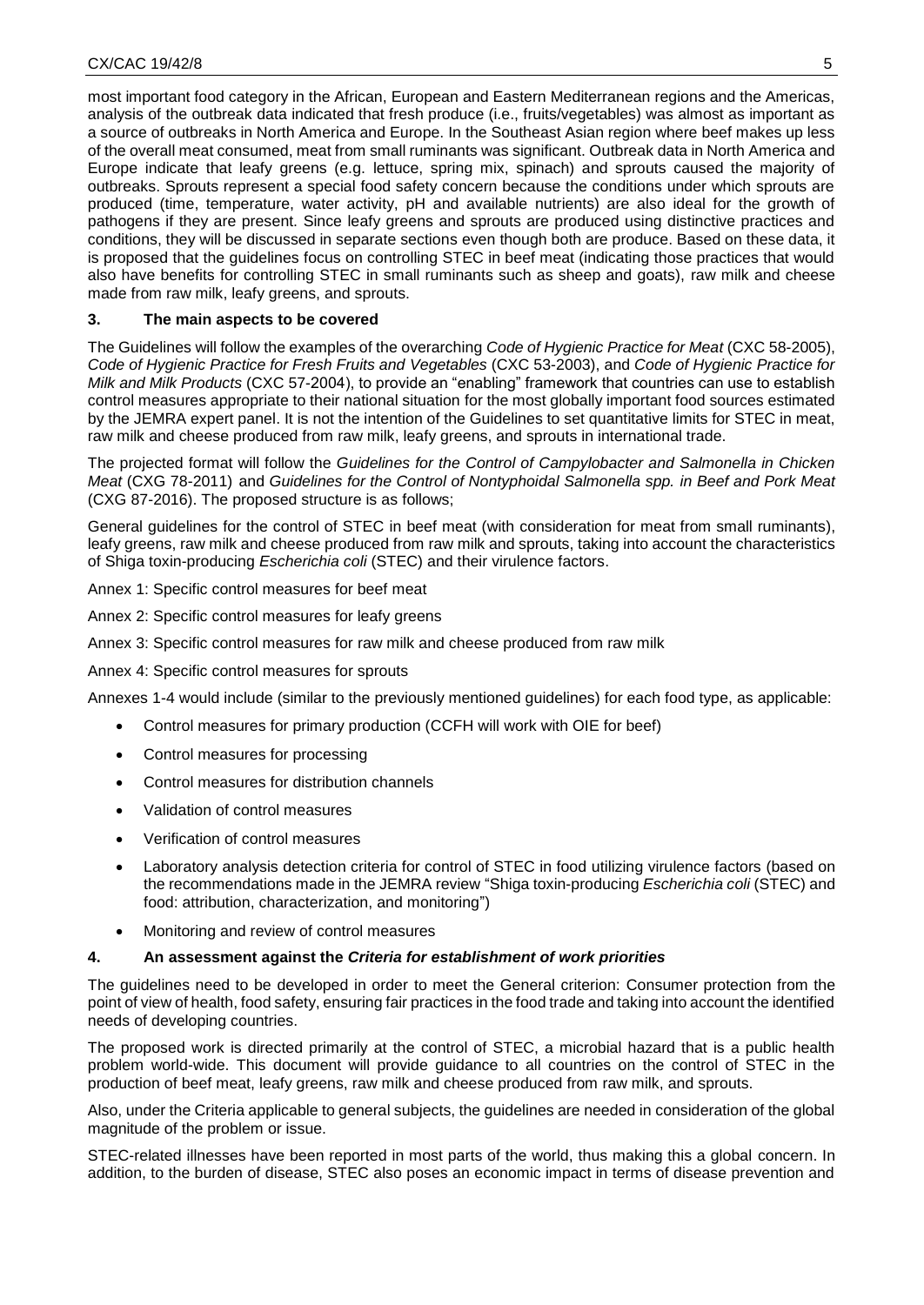treatment, and has implications for domestic and international trade. STEC is the sole remaining foodborne hazard considered by FERG for which risk management guidance has not been developed by Codex.

# **5. Relevance to the Codex strategic objectives**

The proposed work directly relates to several Codex strategic goals from the Codex Strategic Plan: 2014-2019.

 Strategic Goal 1: Establish international food standards that address current and emerging food issues:

These Guidelines would establish a new Codex standard in response to needs identified by Members and in response to factors that affect food safety and fair practices in the foods trade. As noted previously, control of STEC is currently an issue world-wide.

 Strategic Goal 2: Ensure the application of risk analysis principles in the development of Codex standards

The development of the Guidelines will be consistent with the use of scientific advice and risk analysis principles in the articulation of the control measures. Scientific advice from the FAO/WHO expert bodies, particularly JEMRA, and scientific input from all countries will be solicited.

Strategic Goal 3: Facilitate the effective participation of all Codex Members

The development of these Guidelines will be open to all Codex Members to participate and provide useful and meaningful contributions.

Strategic Goal 4: Implement effective and efficient work management systems and practices

It is expected that the working group efforts will be effective, efficient, transparent, and consensusbased for a timely adoption of these Guidelines. The process has begun with initial discussions at the ad hoc working group on new work at CCFH50 and in plenary, and will be followed by an electronic working group (EWG) to establish the initial framework..

# **6. Information on the relation between the proposal and other existing Codex documents**

The proposed Guidelines will follow the example of the overarching *Code of Hygienic Practice for Meat* (CXC 58-2005), the *Code of Hygienic Practice for Fresh Fruits and Vegetables* (CXC 53-2003) and *Code of Hygienic Practice for Milk and Milk Products* (CXC 57-2004) to provide an "enabling" framework which countries can utilize to establish control measures appropriate to their national situation.

The projected format will follow the *Guidelines for the Control of Campylobacter and Salmonella in Chicken Meat* (CXG 78-2011) and *Guidelines for the Control of Nontyphoidal Salmonella spp. In Beef and Pork Meat* (CXG 87-2016) and include only provisions of particular importance for the safety of beef meat, leafy greens, raw milk and cheese produced from raw milk, and sprouts.

# **7. Identification of any requirement for and availability of expert scientific advice**

To commence this work, CCFH requested FAO and WHO to develop a report compiling and synthesizing available relevant information, using existing reviews where possible, on STEC that would be the basis for the guidelines development.<sup>4</sup> We anticipate that there may be a need for additional scientific advice from FAO and WHO on the scientific and practical soundness of the proposed control measures and their validation, verification, and review activities. This activity would likely be reaching out to the JEMRA expert panel that developed the report entitled *Shiga Toxin-Producing Escherichia coli (STEC) and Food: Attribution, Characterization, and Monitoring the Risk* published in June 2018.

# **8. Identification of any need for technical input to the standard from external bodies so that this can be planned for**

Since the OIE's Working Group on Animal Production Food Safety has been discussing the issue of STEC in food-producing animals, particularly for pre-harvest (production level, farm level) controls, OIE should be notified and cooperation encouraged. At CCFH49, OIE indicated it would consider new work on STEC if CCFH also initiated work on STEC. This was reiterated in the Information from the World Organisation for Animal Health (OIE) at CCFH50.

## **9. The proposed time-line for completion of the new work**

A five-year timeline is proposed for the completion of the guideline and annexes by moving in a stepwise fashion, first working on the guideline and annexes 1 and 2, followed by working on Annexes 3 and 4. Assuming approval of this new work by the Codex Alimentarius Commission (CAC) in 2019 at CAC42, a proposed draft

-

<sup>4</sup>REP16/FH, para. 49